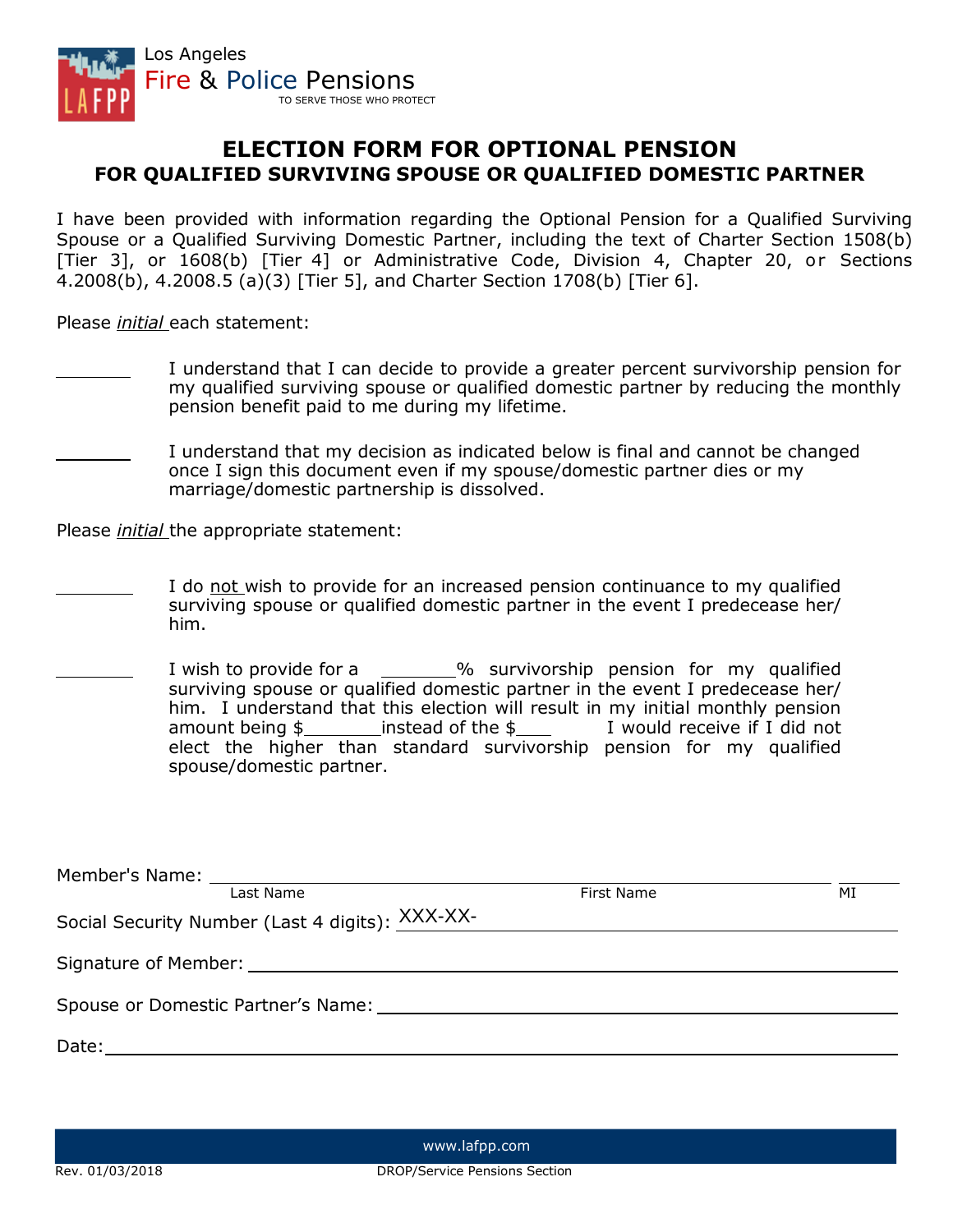

## **OPTIONAL PENSION FOR QUALIFIED SURVIVING SPOUSE/DOMESTIC PARTNER Tiers 3, 4, 5, 6**

City Charter Sections 1508(b) [Tier 3], 1608(b) [Tier 4], 1214 [Domestic Partner], City Administrative Code, Division 4, Chapter 20, Section 4.2008(b) [Tier 5], and City Charter Section 1708(b) [Tier 6] provides for an Optional Pension for a Qualified Surviving Spouse/Qualified Surviving Domestic Partner (hereinafter referred to as "spouse" or "domestic partner"). This provision allows you to elect to provide for more than the standard survivor pension for your spouse or domestic partner in case you die first. The larger pension for your spouse/domestic partner is contingent upon your agreeing to receive a lower pension amount during your lifetime.

**Example 1**: You are currently a Tier 3, Tier 4, Tier 5, or Tier 6 member and were never a former Tier 2 member. Shortly after you apply for a service pension, you are advised that your monthly pension amount will be \$1,000. Under the standard provisions, if you die before your spouse/ domestic partner, your surviving spouse/domestic partner would receive 60% of your pension or

\$600 per month for the rest of her/his life.

You decide that you want your spouse/domestic partner to receive 75% of your pension after your death to meet expected living expenses.

Assuming you are 55 and your spouse/domestic partner is 51, using actuarial tables, it is determined that the 75% continuance to your spouse/domestic partner can be provided if you agree to accept a monthly pension of \$975 per month, or \$25 less than what you would receive if you did not elect a higher than standard continuance for your spouse/domestic partner. Your surviving spouse/domestic partner would receive 75% of your reduced pension or \$731.25.

**Example 2**: You are currently a Tier 5 member and were a former Tier 2 member. Shortly after you apply for a service pension, you are advised that your monthly pension amount will be \$1,000. (You are receiving approximately 75% of your \$1,333 Final Average Salary and your Normal Pension Base is \$1,500). Under the standard provisions, if you die before your spouse/ domestic partner, your surviving spouse/domestic partner would receive 55% percent of your Normal Pension Base or \$825 per month for the rest of her/his life.

You decide that you want your spouse/domestic partner to receive 100% of your pension after your death to meet expected living expenses.

Assuming you are 51 and your spouse/domestic partner is 53, using actuarial tables, it is determined that the 100% continuance to your spouse/domestic partner can be provided if you agree to accept a monthly pension of \$972 per month, or \$28 less than what you would receive if you did not elect a higher than standard continuance for your spouse/domestic partner. Your surviving spouse/domestic partner would receive 100% of your reduced pension or \$972.00.

You may elect a higher continuance to your spouse/domestic partner in 5% increments between 60% and 100%. The higher the continuance you elect, the lower your monthly pension amount will be during your lifetime.

**Once you have made the decision regarding the election of a higher continuance, your decision is final and cannot be changed**, even if your spouse/domestic partner dies before you or your marriage/domestic partnership is dissolved. Cost of Living Adjustments will be applied to all eligible member and survivor pensions, including Optional Pensions for a Qualified Surviving Spouse or Qualified Domestic Partner.